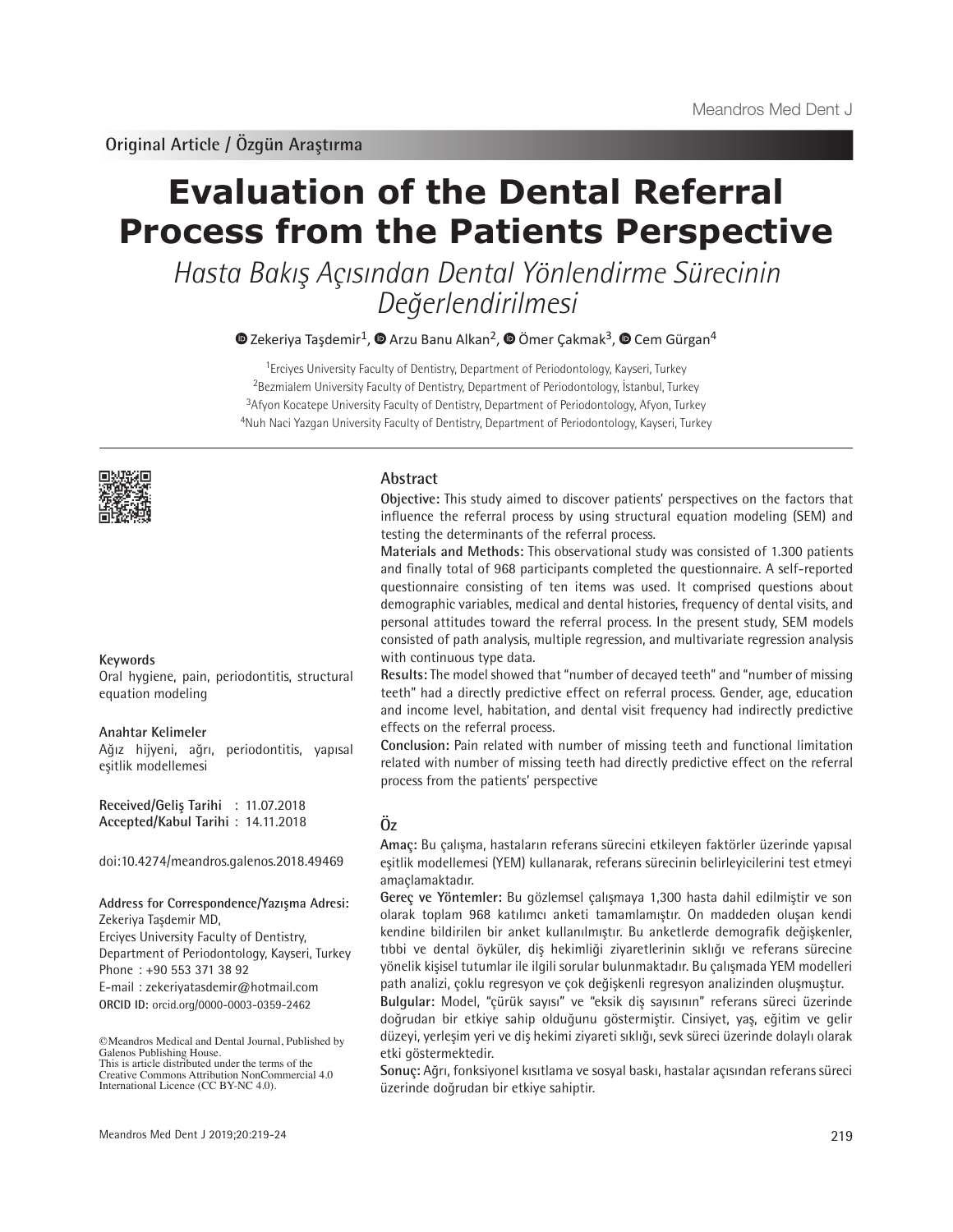#### **Introduction**

In dentistry, referral process may be defined as the transfer of a patient from one dentist to another dentist or to a physician. No single dentist can be expected to be skilled or experienced at every procedure in the field of dentistry (1). Thus, the referral process should be considered as an integral part of a dental practice. The referral process itself is particularly complex as it ultimately depends on an agreement of both dentist and the patient upon appropriate referral (2). Patients may need to be referred for several reasons including their personal desire, medical complications and complexity of treatment (1). In addition, many factors might influence the decision to refer: demographic variables such as gender, age, and experience, have a significant impact on the number of referrals per month (3). Consequently, dentists' understanding of the referral process is important in terms of building a successful and effective dental practice.

Various studies (3-6) have examined the referral process with an emphasis on investigating how dentists make referral decisions and what factors influence these decisions. Generally training of the dentists, experience of the dentists, lack of diagnostic system, communication problems, treatment needs and regulations were the main reasons for the referrals (3-6). Different research reports have documented almost all dental specialties. Park et al. (6) reported that among general practitioners clinical skills were the primary factor influencing the referral decision. On the other hand, it has been reported that the most common criteria for the selection of a specialist (e.g. periodontist or orthodontist) was the positive experience of the patients from their successful treatments (7,8). Berlin et al. (9) reported that there is variation among general dentists in terms of whether they provide endodontic treatment and treatment of trauma. Some dentists in their study provided treatment themselves while others referred their patients to specialists.

Despite the availability of general studies on this issue, to the best of our knowledge, no study has investigated the referral process from patients' perspectives. We aimed to discover patients' perspectives on the factors that influence the referral process by using structural equation modeling (SEM) and testing the determinants of the referral process.

This approach allowed for simultaneous development of summary factors that improved the measurement of each primary construct (e.g., age, sex, income level) that was tested in the hypothesized model.

## **Materials and Methods**

#### **Study Population**

This observational study was consisted of 1.300 patients that referred to the Erciyes University Faculty of Dentistry, Department of Periodontology, between November 2015 and April 2018. From out of initial number of 1.300 patients 322 declined to participate the study and a total of 968 participants (533 female, age range of 19-69 years; 435 male, age range of 19- 73 years) completed the questionnaire.

#### **Ethical Considerations**

The study details were explained to all participants. A written informed consent was obtained from each participant before the initiation of the study. The study protocol was approved by the Erciyes University Faculty of Medicine (protocol number: 08.01.2016, 2016/01 ).

## **Questionnaire**

A self-reported questionnaire consisting of ten items was used. It comprised questions about demographic variables, medical and dental histories, frequency of dental visits, and personal attitudes toward the referral process.

#### **Clinical Examination**

One examiner determined the number of missing teeth and carious lesions, extraction indicated teeth, and periodontal health status during the clinical and radiological examination. Clinical periodontal examination was carried out using a periodontal probe (Williams probe). Patients with agressive periodontitis and chronic periodontitis determined in accordance with the clinical and radiographic criteria proposed by Armitage 1999. Additionally gingivitis was diagnosed while the presence of the gingival inflammation symptoms with normal periodontal probing depth.

#### **Statistical Analysis**

SEM statistical technique for testing and estimating causal relations using a combination of statistical data and qualitative causal assumptions was used as the primary method for examining the predictors of the referral process from the patients' perspectives by employing AMOS 21. Applying the methods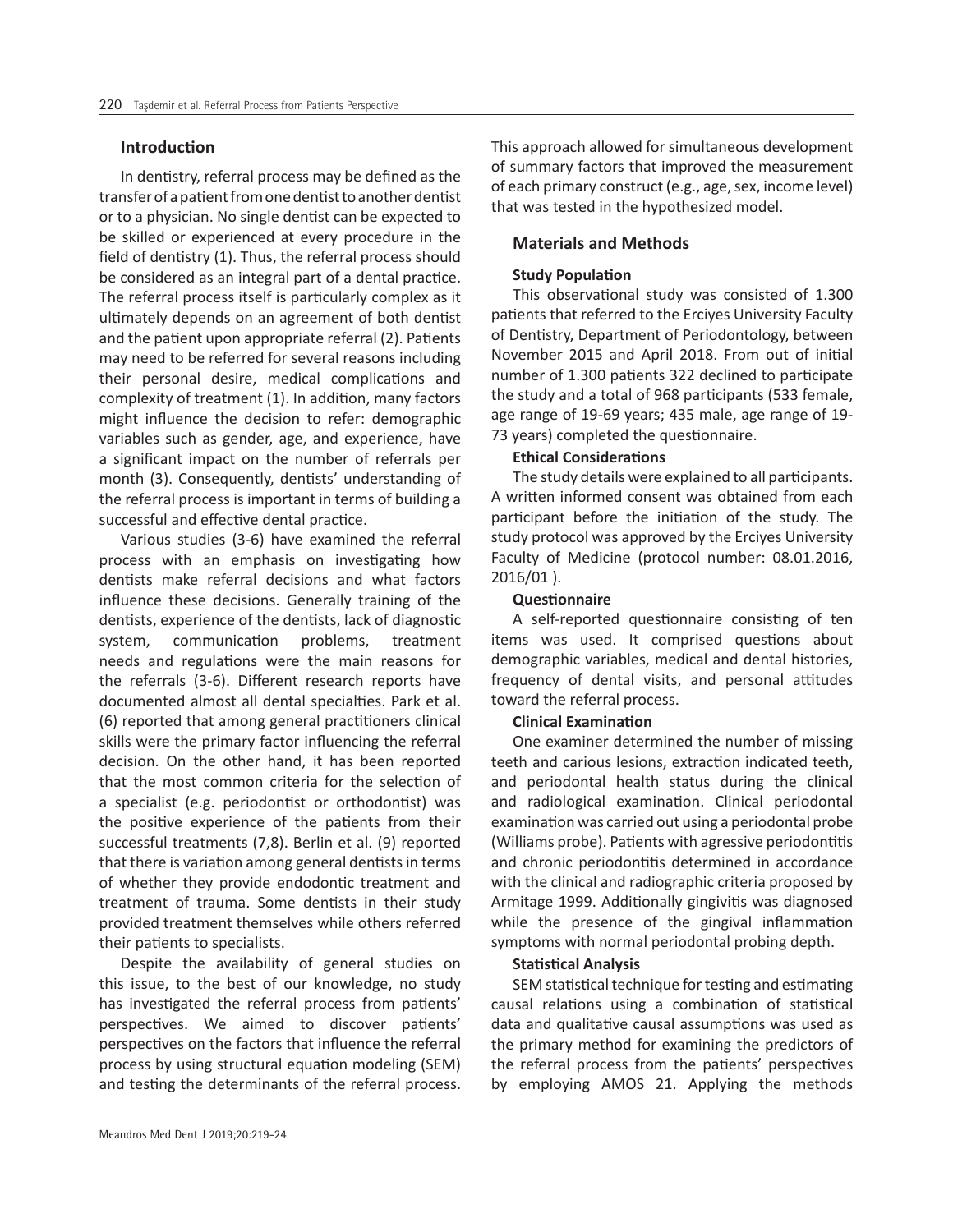recommended by Kline (10), to evaluate the goodness of fit of a model, the relative/normed chi-square (χ2/ df), the root mean square error of approximation (RMSEA) statistic, the goodness-of-fit statistic (GFI), and the comparative fit index (CFI) were used. Although there is no consensus regarding an acceptable ratio for χ2/df, authors generally recommend that it be under 2.0. For RMSEA, the lower limit is close to 0, whereas the upper limit should be <0.08 for a welldesigned model. For GFI and CFI, a cut-off criterion of ≥0.95 has been recommended, but ≥0.90 has also been considered acceptable (1,2). Because CFI is one of the measures least affected by sample size, this index is especially important for observing the model fit. All of these parameters should be fulfilled to constitute an acceptable model. In this model the dependent variable (personal attitudes toward the referral process) determined as the answer given to a question in the questionannaire.

Briefly, in the present study, SEM models were consisted of path analysis, multiple regression, and multivariate regression analysis with continuous type data. SPSS 21.0 AMOS was used for the SEM analysis. Descriptive statistics of the participants' demographic characteristics and clinical features were also presented.

#### **Results**

The questionnaire was answered by a total of 978 participants with a response rate: of 75.2%. However, ten participants' questionnaires were discarded due to incompleteness leaving data from 968 participants for inclusion in the final analysis. Demographic data of the participants is shown in Table 1.

The mean age of the participants was 34.4 years and 44.9% of participants were male. Most of the study population was not employed in the health care. A total of 73.1% of the participants lived in urban district. The mean number of residents in participants' households was 3.17, and 53% of the participants reported that their income level was <1400 Turkish liras. Generally good health was reported by 85.3% of the participants, and 80.6% of the participant reported visiting the dentist only in the presence of a dental problem. The mean number of participants with indications of tooth extraction was 0.88 while the mean number of patients with missing teeth or decayed teeth was 3.0 and 2.75, respectively. In addition, 61% of the participants were diagnosed with gingivitis while the remainder were diagnosed with periodontitis (Table 2).

Plaque and gingival index scores, probing depth and clinical attachment loss values were significantly higher in periodontitis groups than healthy and gingivitis groups. In addition, there was no significantly difference between agressive and chronic periodontitis groups. Bleeding on probing percentage was significantly higher in periodontitis groups, therefore gingivitis groups scores were significantly higher than healthy group (Table 3).

The determinants of the referral process have also been examined from the patients' perspectives. The coefficients and GFIs for the model are presented in Figure 1. The model showed that "number of

| Table 1. Descriptive data of the study population                                                                                                          |                                                                       |  |  |  |
|------------------------------------------------------------------------------------------------------------------------------------------------------------|-----------------------------------------------------------------------|--|--|--|
| Age<br>Mean<br>min - max                                                                                                                                   | 34.4<br>19-73                                                         |  |  |  |
| Gender<br>Male<br>Female                                                                                                                                   | 435 (44.9%)<br>533 (55.1%)                                            |  |  |  |
| <b>Education level</b><br>Primary education<br>Secondary education<br>High school<br>University<br>Postgraduate/doctorate                                  | 262 (27.1%)<br>139 (14.4%)<br>306 (31.6%)<br>250 (25.8%)<br>11 (1.1%) |  |  |  |
| Occupation<br><b>Health sector</b><br>Other                                                                                                                | 15 (1.5%)<br>953 (98.5%)                                              |  |  |  |
| <b>Habitation</b><br>Village<br><b>District</b><br>Town                                                                                                    | 68 (6.8%)<br>194 (20%)<br>708 (73.1%)                                 |  |  |  |
| <b>Income level</b><br><1300 TL<br>1300-2500 TL<br>>2500 TL                                                                                                | 513 (53%)<br>289 (29.9%)<br>166 (17.1%)                               |  |  |  |
| <b>Household number</b><br>Mean<br>$min-max$                                                                                                               | 3.17<br>$1 - 10$                                                      |  |  |  |
| <b>Systemic health</b><br>Yes<br><b>No</b>                                                                                                                 | 142 (14.7%)<br>826 (85.3%)                                            |  |  |  |
| <b>Dental visit frequency</b><br>Once a 6 month<br>Once at 1 year<br>In problem<br>Never visited dentist<br>TL: Turkish liras, min: Minumum, max: Maksimum | 53 (5.5%)<br>84 (8.7%)<br>780 (80.6%)<br>51 (5.3%)                    |  |  |  |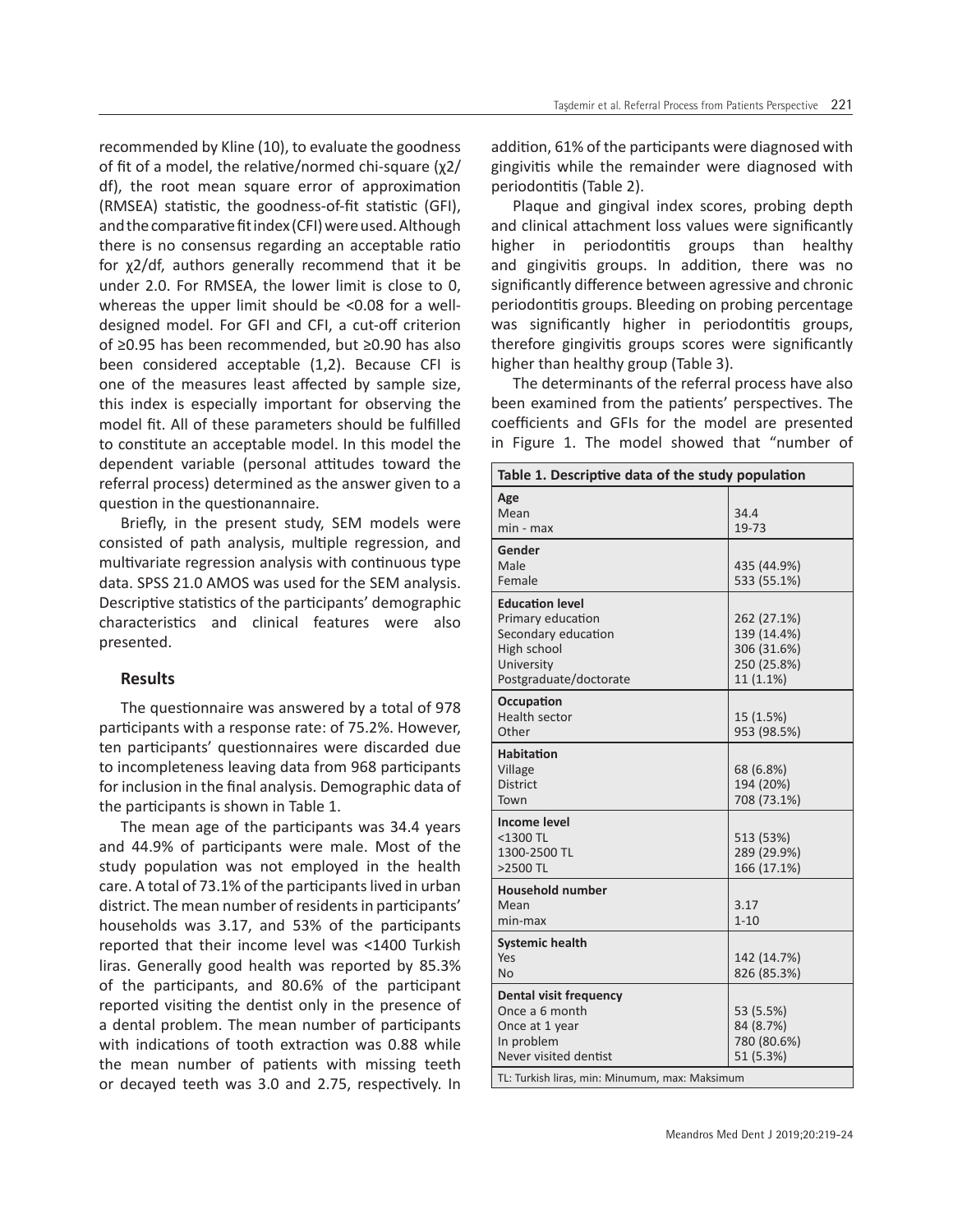caries" and "number of missing teeth" had a directly predictive effect. Gender, age, education and income level, habitation and dental visit frequency had indirectly predictive effects on the referral process. In addition, periodontal health status and the number of teeth with extraction indication had no effect on this process (Figure 1).

#### **Discussion**

This study aimed to evaluate the dental referral process from patients' perspectives. The main hypothesis of this study was that only the number of decayed or missing teeth would have an effect on this process due to the painful nature of decay and the functional limitations caused by missing teeth. In accordance with our hypothesis, the findings of the

| Table 2. Oral health status of the study population                                                           |                                                      |  |  |  |
|---------------------------------------------------------------------------------------------------------------|------------------------------------------------------|--|--|--|
| Tooth with exraction indication<br>Mean<br>min - max                                                          | 0.88<br>$0 - 18$                                     |  |  |  |
| <b>Missing teeth</b><br>Mean<br>min - max                                                                     | 3.0<br>$0 - 24$                                      |  |  |  |
| Decay teeth<br>Mean<br>min - max                                                                              | 2.75<br>$0 - 14$                                     |  |  |  |
| <b>Periodontal health status</b><br>Healthy<br>Gingivitis<br>Chronic periodontitis<br>Agressive periodontitis | 62 (6.4%)<br>517 (53.4%)<br>371 (38.3%)<br>18 (1.9%) |  |  |  |
| min: Minumum, max: Maksimum                                                                                   |                                                      |  |  |  |

present study revealed that the number of teeth with caries lesions and the number of missing teeth had a direct predictive effect on the referral process from the patients' perspectives.

Previous studies (3-6) have mostly focused on this process from the dentists and or physicians' perspectives. These studies have attempted to answer the question "which conditions or factors influence the decision making criteria of dentists/pysicians?". The referral process is complex and influenced by many factors. Consequently, patients' perspectives



**Figure 1.** Structural model for the determinants of the referral process from patients' perspectives

χ2=70.867; DF=59 χ2/df=1.201 goodness-of-fit index=0.990; comparative fit index=0.989; root-mean-square error of approximation=0.014; p=0.138 \*p<0.05; \*\*p<0.01; \*\*\*p<0.001

| Table 3. Comparison of the clinical periodontal parameters of the study groups                 |                                    |                                |                                 |                                   |         |  |  |
|------------------------------------------------------------------------------------------------|------------------------------------|--------------------------------|---------------------------------|-----------------------------------|---------|--|--|
|                                                                                                | Heathy                             | <b>Gingivitis</b>              | <b>Chronic</b><br>periodontitis | <b>Agressive</b><br>periodontitis | p       |  |  |
| PI<br>$(mean \pm SD)$                                                                          | $0.31 \pm 0.4^a$                   | $0.54 \pm 0.5$ <sup>a</sup>    | $1.97 \pm 0.7$ <sup>b</sup>     | $1.46 \pm 0.4^b$                  | 0.023   |  |  |
| GI<br>(mean $\pm$ SD)                                                                          | $0.29 \pm 0.3$ <sup>a</sup>        | $0.51 \pm 0.3$ <sup>a</sup>    | $1.88 \pm 0.4^b$                | $1.54 \pm 0.6^b$                  | 0.041   |  |  |
| <b>PD</b><br>median<br>$min - max$                                                             | 1.12 <sup>a</sup><br>$1.10 - 1.68$ | 1.27 <sup>a</sup><br>1.14-1.88 | $4.14^{b}$<br>2.52-4.59         | 4.87 <sup>b</sup><br>2.76-5.43    | < 0.001 |  |  |
| <b>CAL</b><br>(mean $\pm$ SD)                                                                  | $0.32 \pm 0.4^{\circ}$             | $0.44 \pm 0.6^{\circ}$         | $4.27 \pm 0.8^b$                | $5.53 \pm 1.1^b$                  | < 0.001 |  |  |
| <b>BOP</b><br>median<br>$min - max$                                                            | 4.20 <sup>a</sup><br>$0 - 8.5$     | 19.3 <sup>b</sup><br>12.4-34.3 | 82.6 <sup>c</sup><br>62-100     | 81.1 <sup>c</sup><br>49-100       | < 0.001 |  |  |
| Different superscript letters within rows differ significantly. p<0.05: Significant difference |                                    |                                |                                 |                                   |         |  |  |

SD: Standard deviation, PI: Plaque index, GI: Gingival index, BOP: Bleeding on probing, Cal: Clinic attachment loss, PD: Probing depth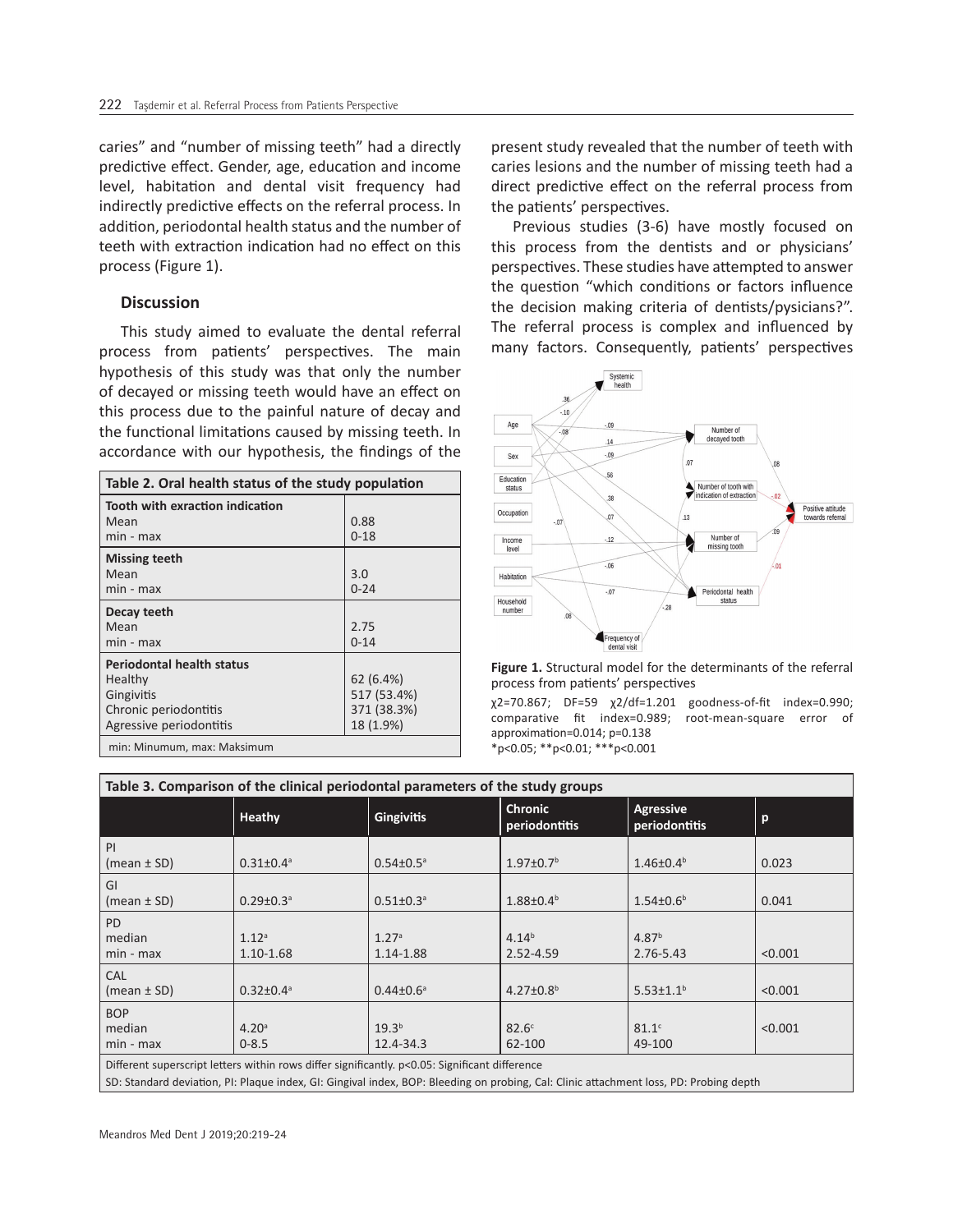of this issue must not be overlooked. To the best of our knowledge, this is the first study to examine this process from patients' perspectives.

Despite its relatively recent emergence over the past few decades, questionnaires of the oral health related life quality has important implications for the clinical practice of dentistry and dental research. Oral health-related quality of life (OHRQoL) is a multidimensional construct that includes a subjective evaluation of the individual's oral health, functional well-being, emotional well-being, expectations and satisfaction with care, and sense of self (11). Our model showed that the number of decayed teeth and the number of missing teeth had a directly predictive effect on the attitudes of patients toward the referral process. Similarly, Wong et al. (12) reported that missing teeth highly correlated with OHRQoL. Likewise, the meta-analysis conducted by Gerritsen et al. (13) suggested that tooth loss was associated with impairment of OHRQoL. In the same study, it has also been reported that location and distribution of tooth loss within the mouth affects the severity of the impairment. For example, while a missing tooth in the posterior segment might cause functional limitation, a missing tooth in the anterior region causes both functional limitation and esthetic problems.

Different results have been documented in the literature related to the effects of the number of decayed teeth on the quality of life of the patients. Similar to the present findings, Li et al. (14) documented that the presence of dental caries had a negative effect on OHRQoL. However, contrary to our findings, Christensen et al. (15) reported no relationship between the number of decayed teeth and OHRQoL. Nonetheless, the number of decayed teeth presumably causes functional and esthetic impairments of chewing chewing function in cases of localized in posterior and esthetic depending on the anterior localization of the decayed which might affect quality of life and, consequently, patients' attitudes toward the referral process.

While the number of missing teeth had an effect on the process, the number of teeth with extraction indications did not effect on the attitudes of the patients. This finding might be explained by patients' lack of knowledge in which or how many teeth must be extracted. Although department of periodontology was the first clinic involved in the

treatment process, department of oral diagnosis and radiology department determined the indication of the extractions. Within the university setting, periodontology specialists give the final decision on which teeth should be extracted.

Our model also showed that periodontal disease had no predictive effect on the attitudes of patients toward the referral process. Most of the population neither recognize the symptoms of periodontal disease nor associated symptoms with the disease (16). Since the most common symptoms of periodontal disease are swelling, bleeding upon brushing and redness (12) which are painless except some particular diseases (necrotising ulcerative gingivitis, necrotising ulcerative periodontitis and periodontal abscess), they do not cause any functional limitation and social pressure. For these reasons, this finding should be expected.

The frequency of dental visits had a directly predictive effect on tooth loss, but no effect on the incidence of periodontal disease. Similar to this finding, Renvert et al. (17) reported that individuals who regularly visited the dentist retained more teeth, yet, the frequency of dental visits had no impact on plaque deposits, gingival inflammation or alveolar bone levels.

In addition, our model showed that habitation had an effect on the number of teeth lost and on the presence of periodontal disease. Likewise, educational status had an effect on the number of decayed teeth. In accordance with these outcomes, World Health Organization has documented that the use of oral health services is markedly low among people living in rural areas and people with low income and education (18).

The present study has the following limitations. First, decayed or missing teeth are not categorized in terms of location (e.g., anterior or posterior). Second, the severity and extent of periodontal disease was not evenly distributed in the study group. Third, mobility of the teeth and furcation problems could be included in the model. Finally, only mean probing depth and the number of teeth with >5 mm probing depth were included in the model.

## **Conclusions**

Within the limits of the present study, it can be concluded that pain related with number of missing